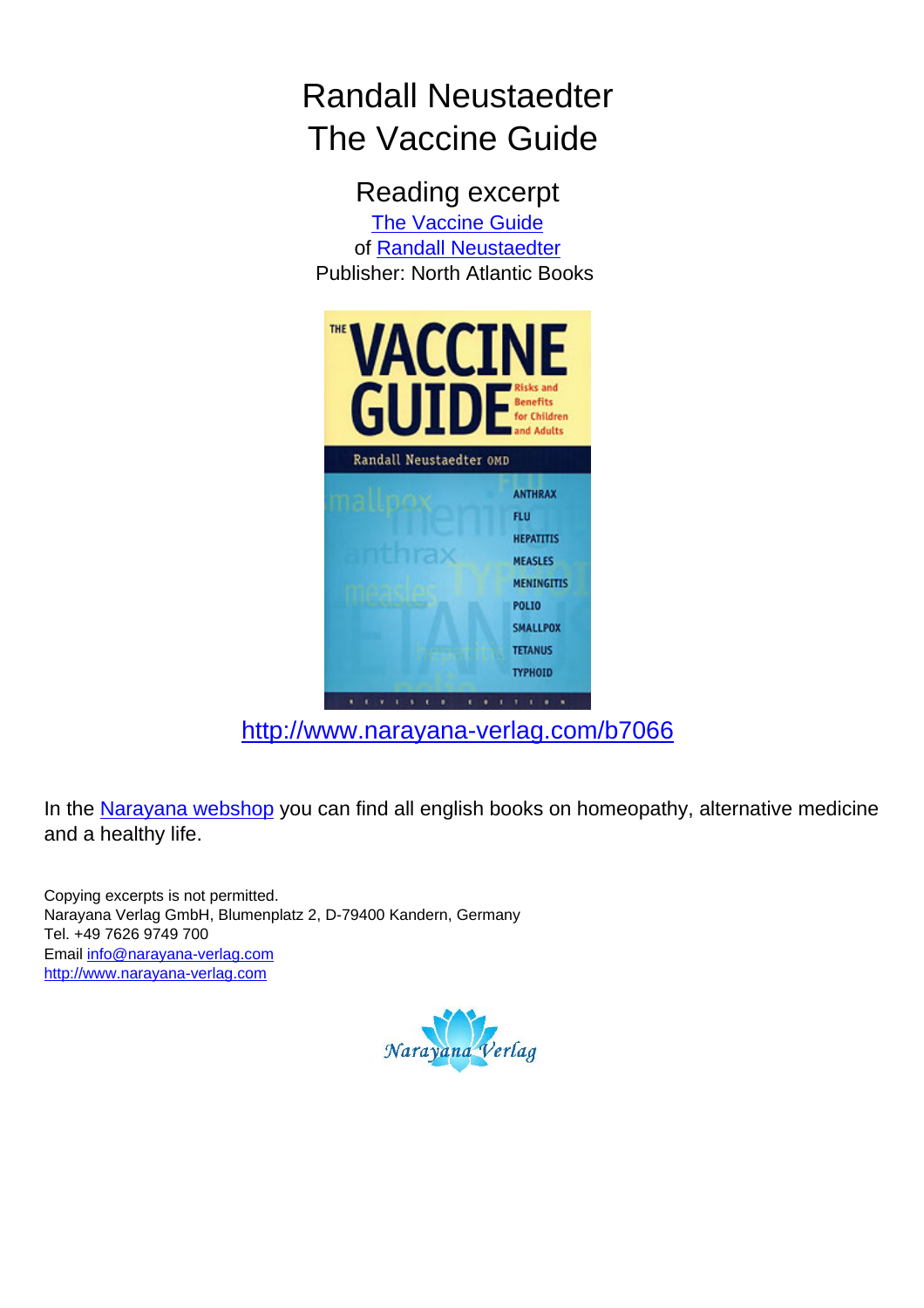## Preface to the New Edition

*The Vaccine Guide* now includes issues that relate to vaccination of adults as well as children. Smallpox and anthrax vaccines have emerged as urgent topics as a result of terrorist attacks on America. Since publication of the first edition, adult readers have repeatedly asked about flu vaccines and vaccination for international travel, and I have included chapters on these topics as well. Reports of new conditions associated with vaccine reactions have also appeared in research studies since the previous version of the book. Autism, asthma, diabetes, and the Gulf War Syndrome have each been directly linked to adverse vaccine reactions. A new edition seemed essential.

The accumulated evidence of devastating disease caused by vaccines is shocking and scandalous. These drugs that supposedly protect our population from deadly illness have been shown in recent years to wreak their own brand of havoc. The damage that vaccines cause on immune functions is now undeniable, but the repeated denial of serious adverse events and deaths by vaccine manufacturers is reminiscent of the tobacco industry's stonewalling. The power of drug companies and their influence in government has created a system where vaccine reactions are ignored and dismissed. Since 1986, drug companies have enjoyed immunity from liability for children's vaccine reactions.

In this protected environment, vaccine manufacturers continue to develop and dispense a growing number of increasingly expensive and dangerous vaccines. These vaccines are rushed into the market, where they undergo extensive testing on America's children. The tragic deaths caused by the rotavirus vaccine for diarrhea in children serve as a reminder of the dangers inherent in this vaccine industry process.

XI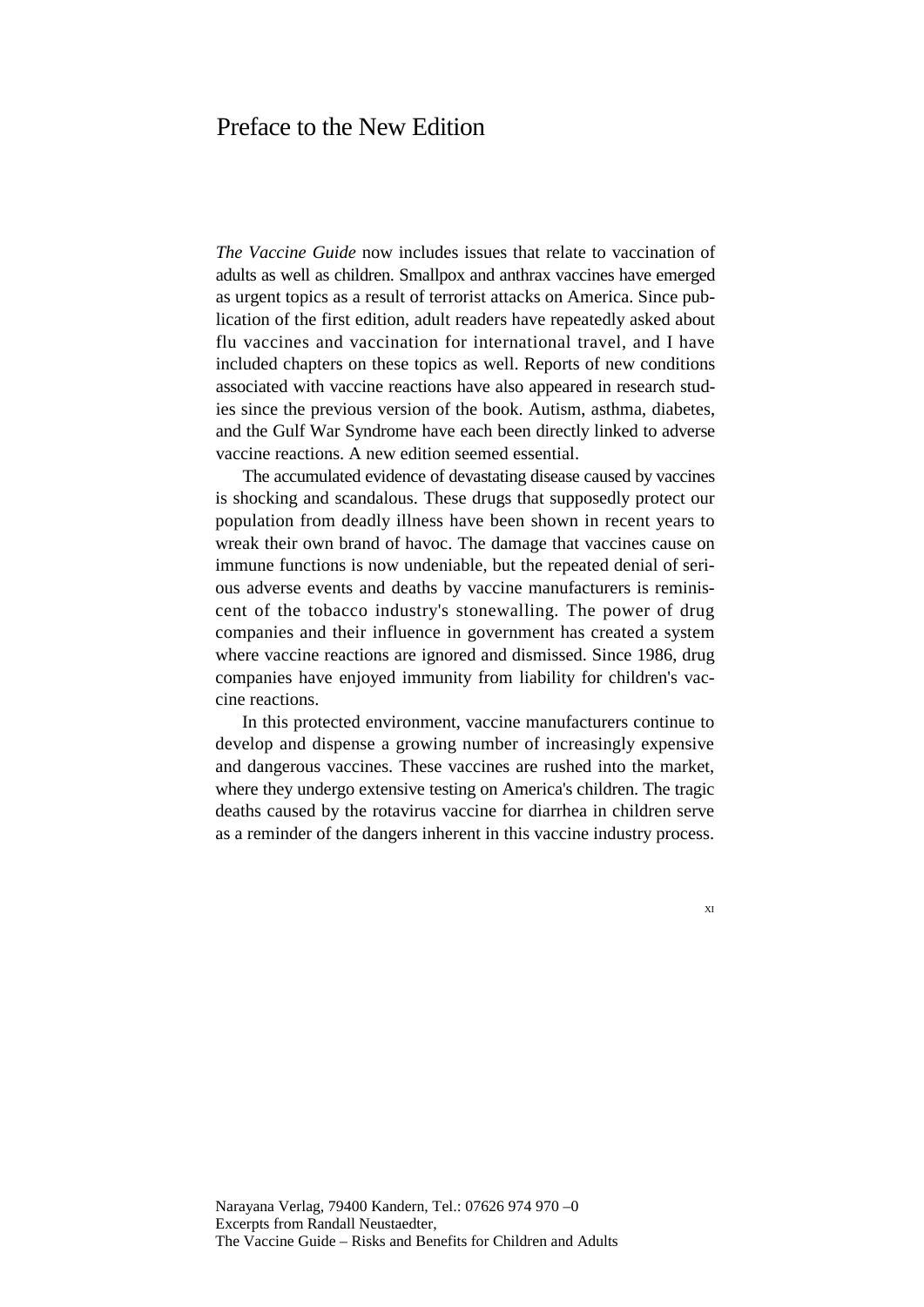Within six months of being approved and recommended for all children, the rotavirus vaccine was withdrawn. Later investigations revealed that government committees ignored studies that warned of the vaccine's deadly side effects. In recent years, vaccine critics and outraged parents have demanded and won congressional hearings to investigate the newer childhood vaccines, their approval process, and the conflicts of interest inherent in a system where members of government committees are also paid representatives of drug companies.

Vaccine decisions are made in four circumstances.

- 1. Parents confront the issue of vaccines beginning with the birth of a child, and subsequent doctor visits focus on the ritual of vaccination.
- 2. Adults must decide whether to maintain the vaccinations begun during childhood.
- 3. When contemplating international travel, adults and children are advised to get vaccinated against exotic diseases.
- 4. The recent threat of bioterrorism has triggered an emergency interest in smallpox and anthrax vaccines.

Most parents are surprised to learn that they have a choice about vaccination. Usually, pediatricians do not give parents any information about potential adverse reactions. They assure parents that babies need vaccines and the ritual begins, first at their child's birth and then again at the two-month office visit. Parents may have made conscious choices about natural childbirth, circumcision, and breastfeeding, but never considered the issues surrounding vaccines. Adults, especially the elderly, are expected to get their flu shots every year. And now the issue of mandatory smallpox has once again made headlines, just as it did during protests against compulsory vaccination in the early twentieth century.

Who decided that our citizens require all of these vaccines? Why have we adopted a policy of universal immunization for every childhood ailment? Why is the public left out of a process considered too technical for their understanding? Who do we trust?

xii The Vaccine Guide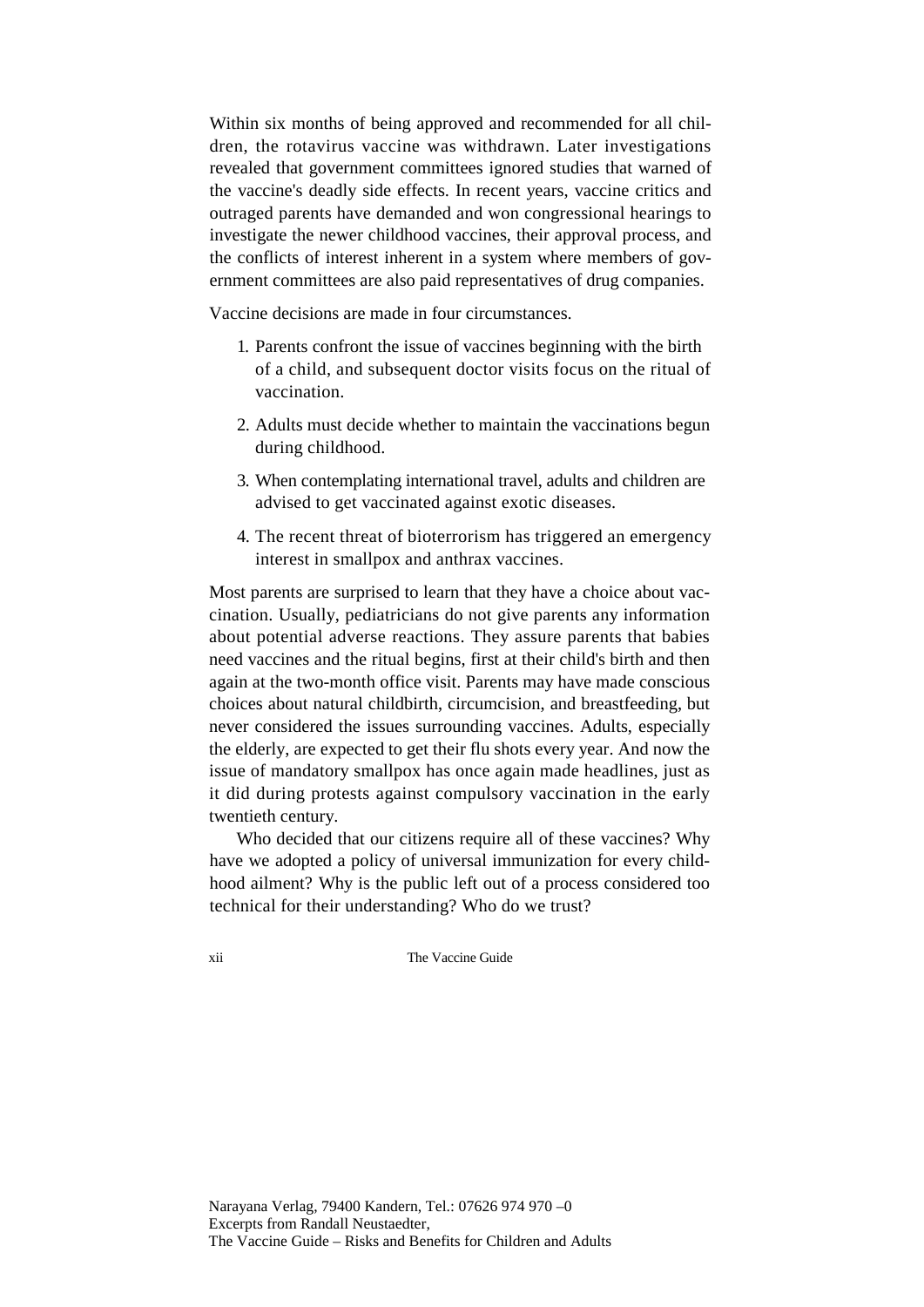It is only in recent years that large numbers of people have begun to question routine medical procedures. People are voicing their own choices in health care. Questions have been raised about the overuse of antibiotics, the many unnecessary surgeries performed on breast cancer patients, and the useless procedure of infant circumcision. Even amidst criticisms of the medical establishment, however, very few assail the venerable institution of vaccines. We have been conditioned and convinced to accept vaccination as a savior of children and a miracle that freed us from deadly infectious disease. That refrain, repeated so often, has become a watchword of our culture. Politicians concerned about their ratings in the polls pick up a baby and announce their support for more immunizations to safeguard our children, an ever-popular position. In recent memory, President Ford energetically supported the swine flu vaccine catastrophe. President Carter sponsored an immunization campaign that increased Congress's allocated funding from 7 million to 47 million dollars within the first two years after his election. President Reagan passed the National Childhood Vaccine Injury Act of 1986 to ensure adequate vaccine production. And President Clinton passed the Comprehensive Child Immunization Act of 1993.

Unfortunately, complete information about vaccines is not generally available. Parents feel poorly informed. Like most decisions about health care, the choice of which vaccines to give, the timing of vaccines, and their child's safety rest in the hands of the doctor. But doctors receive recommendations from vaccine advisory committees, and the committees rely upon studies conducted by drug manufacturers. Parents who do not make an informed choice place their child's health in the hands of drug companies with a profit motive.

Parents have the responsibility to provide the best health care possible for their own children. They must decide whether it is better for their child's health to give the vaccines or not. If parents question the validity or wisdom of administering vaccines to their child, they receive little support in their efforts to make an informed choice. Even adults who are advised to receive the vaccine for hepatitis, tetanus, typhoid, or flu have difficulty foraging through information on the Internet to make an informed decision.

## *Preface to the New Edition* xiii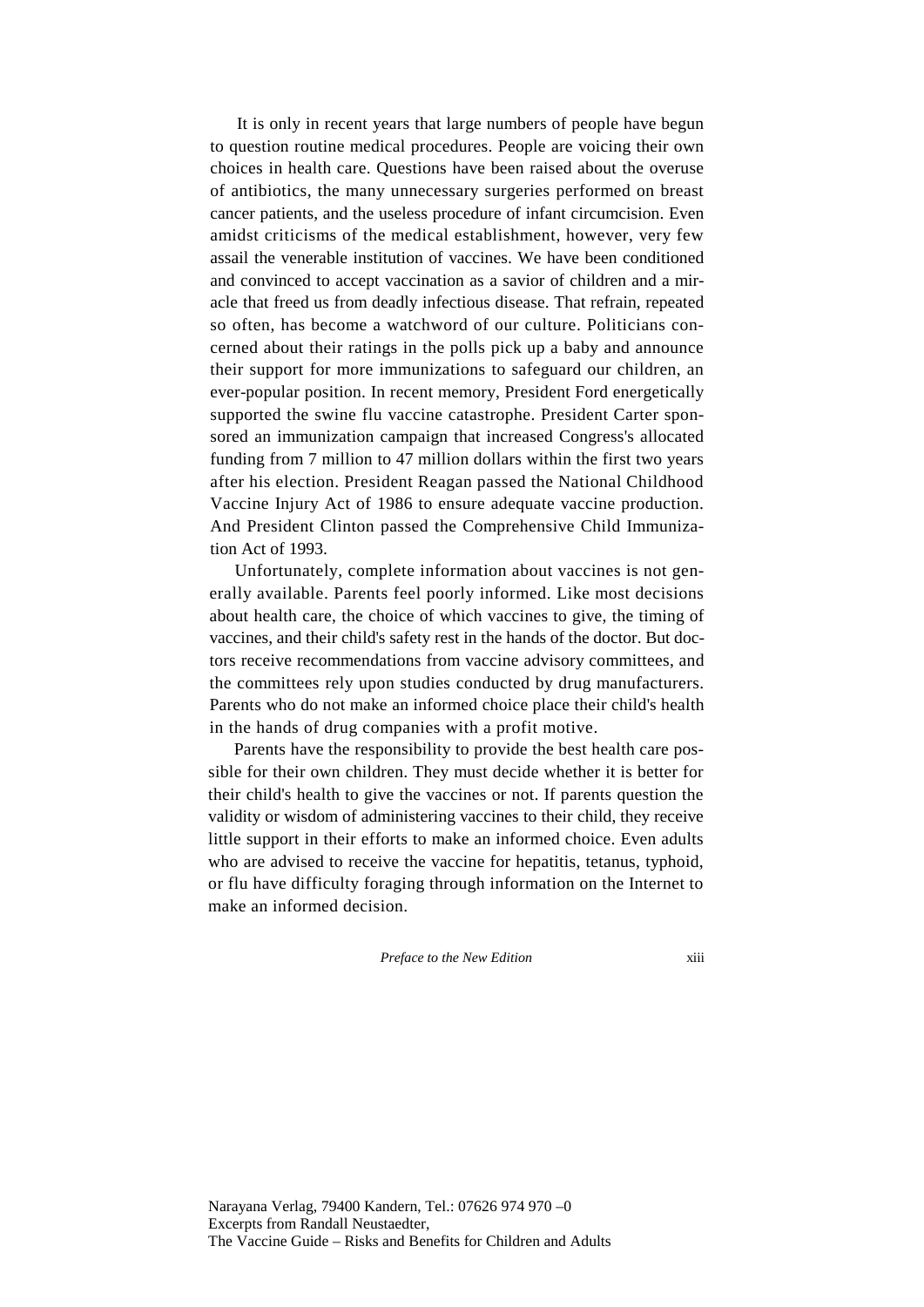This book is intended to help parents investigate the subject of vaccination, and to guide readers to an informed choice about each vaccine. *The Vaccine Guide* provides consumers with information about the diseases, the vaccines, their risks and their benefits. Parents, especially, need to know the issues and the controversies surrounding these drugs, since the potential adverse effects of vaccines are usually cloaked in secrecy. Medical professionals have often stated that broadcasting adverse effects of vaccines to the public would cause unnecessary concern and hinder vaccine campaigns. Dr. Paul Meier summarized this position quite clearly in a panel discussion on the efficacy of the polio vaccine campaign of the 1950s:

It is hard to convince the public that something is good. Consequently, the best way to push forward a new program is to decide on what you think the best decision is and not question it thereafter, and further, not to raise questions before the public or expose the public to open discussion of the issues (Intensive Immunization Programs, Hearings, 1962).

Similar sentiments were published later in a more recent dialogue concerning the release of information from a study that suggested the measles vaccine could cause chronic intestinal disease. The Chief Medical Officer of England's Department of Health wrote, "It would be most unfortunate if the publication of this controversial work led to public anxiety over the safety of measles vaccine" (Caiman, 1995). The authors of that study responded, "We reported the measles vaccination study for discussion by the scientific community, not only with many qualifications . . . but also with great care not to excite media over-reaction. . . . We realized that the measles vaccination programme is of great importance to the community and the public health of the nation, but it would have been unethical to suppress this result because its preliminary conclusions were uncomfortable or inconvenient" (Thompson *et al.,* 1995a). I would commend the ethical stance of these authors. Unfortunately, information about vaccine reactions is constantly suppressed because such findings run contrary to policy decisions about vaccination.

The passage by Congress of the National Childhood Vaccine Injury

xiv The Vaccine Guide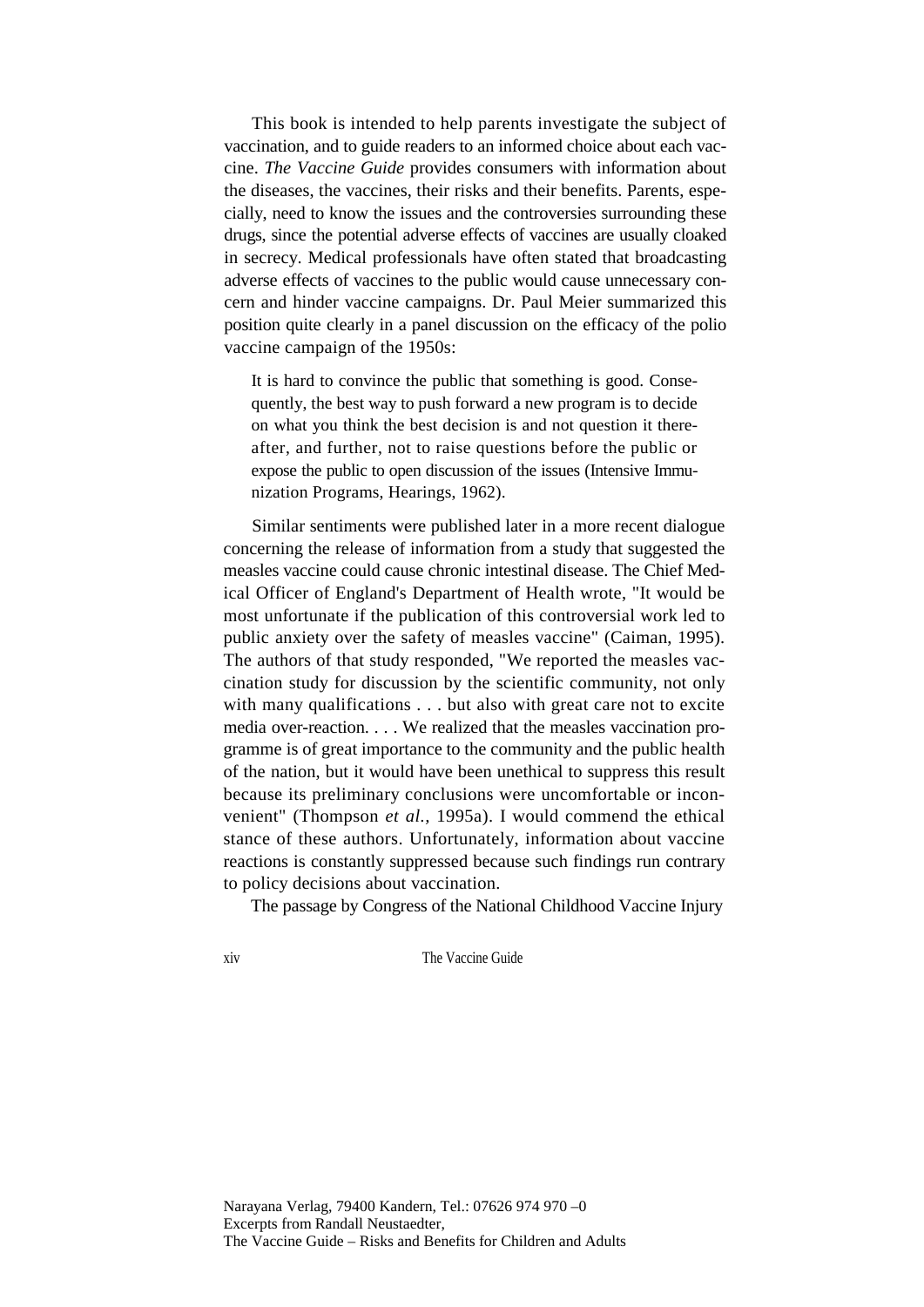Act has required more disclosure about vaccines and encouraged informed consent, but parents still have little information about the vaccines, and suppression of information remains a goal of many pharmacies and pediatrician organizations. For example, when the American Academy of Pediatrics' former president, Dr. Martin Smith, reviewed information brochures for parents prepared by the US Department of Health and Human Services, he recommended that they be simplified. He said, "The length and complexity of the materials . . . would confuse many parents and could even needlessly alarm them" (AAPNews, 1989).

Parents are hungry for information about the vaccines, especially their adverse effects. They are unwilling to blindly accept the opinions of doctors concerning medical care. This book seeks to provide information that is usually unavailable to parents.

*The Vaccine Guide* also places the issues surrounding vaccines within the context of a health care philosophy. Natural medical care and alternative medicine support the body's own healing mechanisms, and the result is a stronger, more resilient immune system. Modern technological medicine manipulates the immune system with drugs, a process that sometimes goes awry, resulting in a self-destructive immune reaction. When consumers view vaccinations as part of an overall medical philosophy it places vaccine choices within a more familiar perspective, one they have given a lot of thought.

The subject of vaccines can be confusing and overwhelming. In *The Vaccine Guide I* have simplified the issues without sacrificing the detail that consumers need to make an informed choice. I present the ideas and facts here as I do with patients in my office. I state the facts about each disease and vaccine, summarize the information, and present the options regarding individual vaccines as a personal strategy. Ultimately, each individual and parent must decide what is best based on their philosophy, comfort level, and understanding of the real issues that surround vaccinations. Only then will your choice be based upon intelligent reasoning and not blind faith.

I recommend that you read at least the first chapter, "Making an Informed Choice," and the Conclusion of this book, to understand the philosophical issues involved in making a choice about vaccina-

*Preface to the New Edition* xv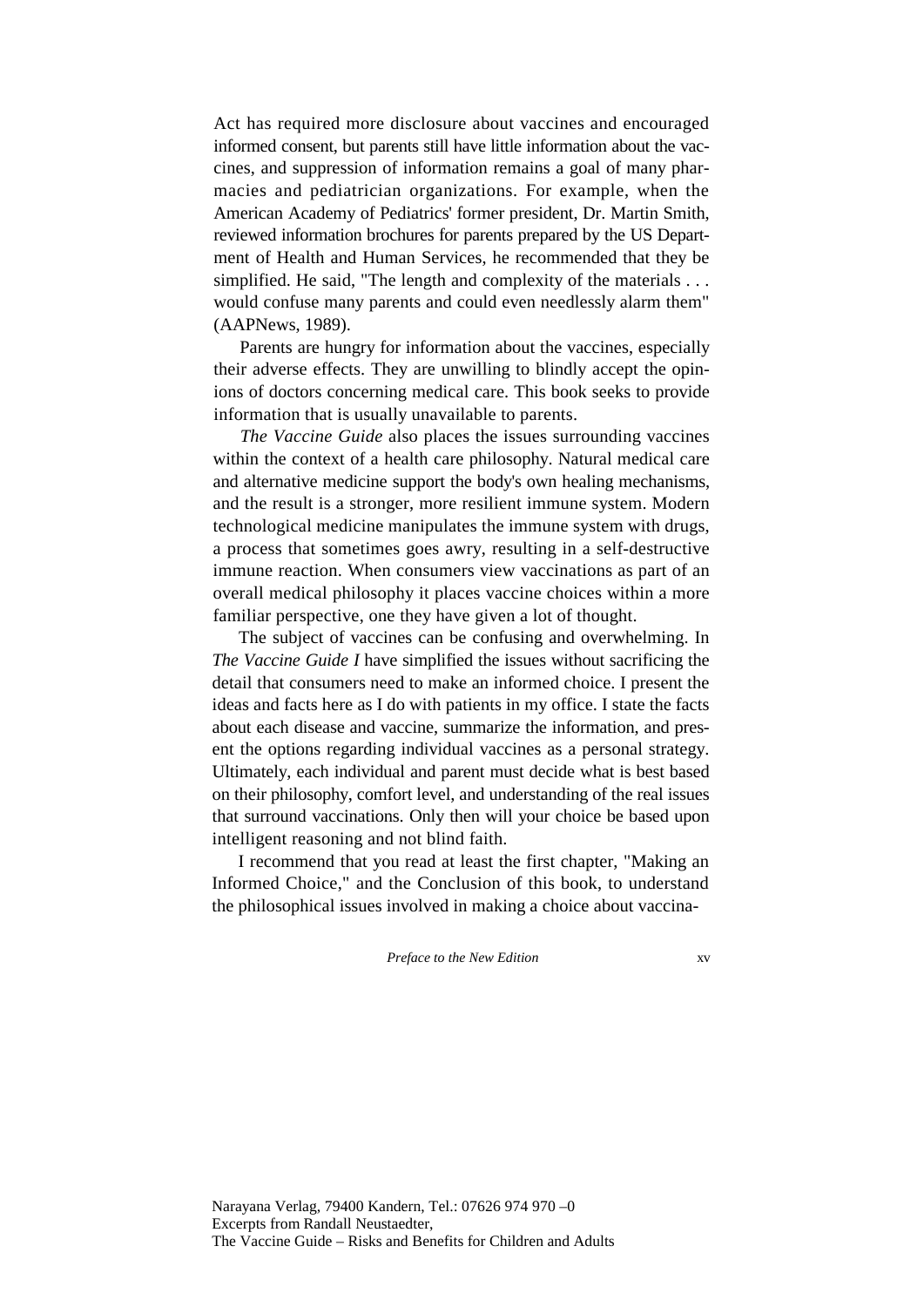tion. The second chapter, "Adverse Vaccine Reactions," presents a sobering view of the damage caused by vaccines, effects that have led many observers to note that our program of eliminating infectious disease through vaccination has resulted in an epidemic of devastating chronic illness. The other chapters about legal requirements and the individual diseases can be studied individually as reference materials when you are confronted with a new vaccine.

A note on conventions used throughout the book is warranted here. The words "vaccinate" and "vaccination" are used to denote the process in preference to "immunize" and "immunization" because vaccines do not always induce immunity. In fact, vaccines very clearly suppress the immune system. Although vaccine research is conducted throughout the world, legal issues and statistics discussed in the book usually refer to the United States. Other issues relating to vaccine effectiveness, reactions, and options should be applicable in all developed nations.

xvi The Vaccine Guide